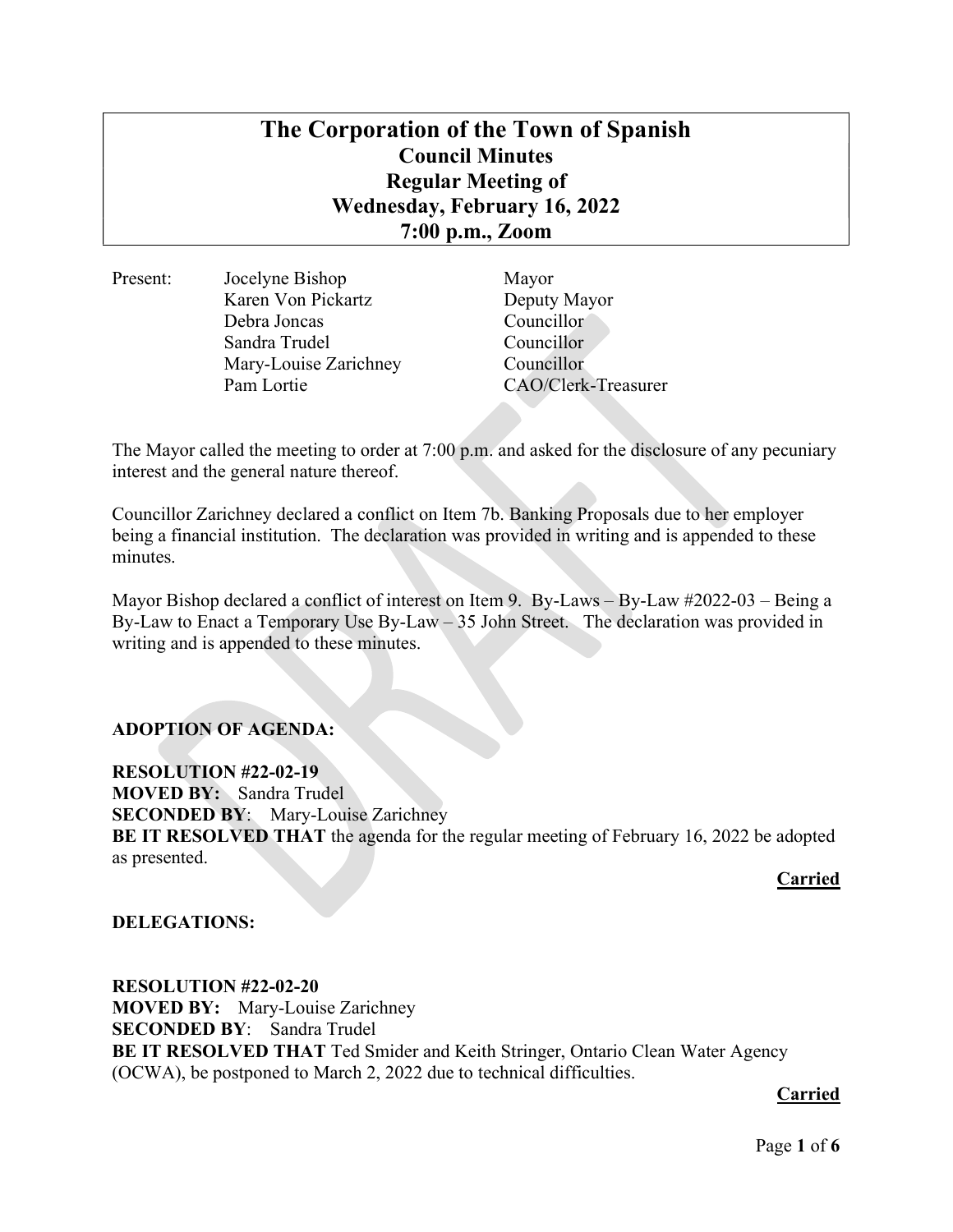The CAO advised that Fire Chief Tremblay called in earlier to advise that an emergency came up and he may not make the meeting tonight.

TENDERS – None

## MINUTES OF PREVIOUS MEETING(S):

RESOLUTION #22-02-21 MOVED BY: Mary-Louise Zarichney SECONDED BY: Sandra Trudel BE IT RESOLVED THAT the minutes of the regular meeting of February 2, 2022 be adopted as presented.

Carried

## INFORMATION AND ACTION ITEMS:

RESOLUTION #22-02-22 MOVED BY: Sandra Trudel SECONDED BY: Mary-Louise Zarichney BE IT RESOLVED THAT the Spanish Medical Clinic lease for the period April 2022 to March 2023 be frozen at the previous year rate, to be reviewed in one year.

**Carried** Carried Carried Carried Carried Carried Carried Carried Carried Carried Carried Carried Carried Carried Carried Carried Carried Carried Carried Carried Carried Carried Carried Carried Carried Carried Carried Carr

#### RESOLUTION #22-02-23

MOVED BY: Sandra Trudel

SECONDED BY: Mary-Louise Zarichney

BE IT RESOLVED THAT Whereas the Province of Ontario has signaled that should the public health and health system indicators continue to improve, that capacity limits and the proof of vaccination shall be lifted effective March 1, 2022;

Therefore be it resolved that effective March 1, 2022 that rentals at the Four Seasons Waterfront Complex resume as per pre-covid;

And further that masking requirements remain in place until such time this measure is lifted by the Province.

## **Carried** Carried Carried Carried Carried Carried Carried Carried Carried Carried Carried Carried Carried Carried Carried Carried Carried Carried Carried Carried Carried Carried Carried Carried Carried Carried Carried Carr

## RESOLUTION #22-02-24

MOVED BY: Sandra Trudel SECONDED BY: Mary-Louise Zarichney BE IT RESOLVED THAT the CAO's report of February 16, 2022 be accepted as being presented.

## **Carried**

Councillor Zarichney has declared a conflict of interest on the following item and refrained from comment or voting.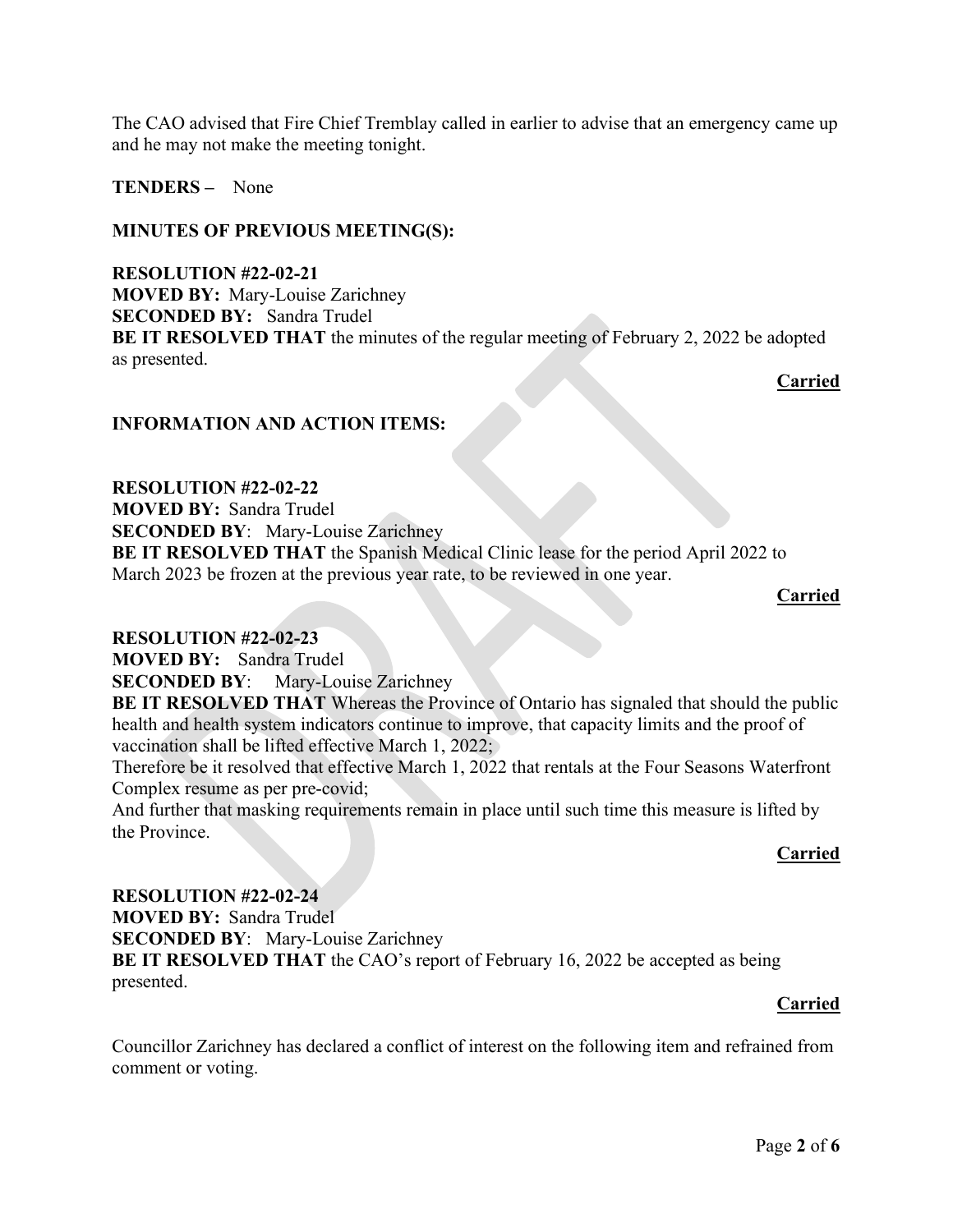RESOLUTION #22-02-25 MOVED BY: Debra Joncas SECONDED BY: Karen Von Pickartz BE IT RESOLVED THAT the Corporation of the Town of Spanish accept the Request for Proposal for Banking Services submitted by TD Commercial Banking.

**Carried** 

## COUNCIL REPORTS:

Councillors provided information on the following meetings they attended since the last Council meeting.

Karen Von Pickartz – Feb. 8 - Library Debra Joncas n/a Sandra Trudel – Feb. 8 – ELNOS Management, Feb.8 - HNCEA Food Forum Mary-Louise Zarichney – Feb. 8 - Library Jocelyne Bishop – n/a

## INFORMATION AND ACTION ITEMS

RESOLUTION #22-02-26 MOVED BY: Karen Von Pickartz SECONDED BY: Debra Joncas BE IT RESOLVED THAT the 10-Year Recommended Capital/Major Maintenance for 2022- 2031, submitted by Keith Stringer, OCWA be noted as being presented; And further that this will be considered during 2022 budget deliberations.

## Carried

RESOLUTION #22-02-27 MOVED BY: Karen Von Pickartz SECONDED BY: Debra Joncas BE IT RESOLVED THAT the CAO be authorized to submit an Expression of Interest to leverage the My Main Street Local Business Accelerator program for the Town of Spanish.

Carried

## CORRESPONDENCE/INFORMATION – no action required

RESOLUTION #22-02-28 MOVED BY: Debra Joncas SECONDED BY: Karen Von Pickartz BE IT RESOLVED THAT the following correspondence be noted as being presented: a. Spanish Public Library Minutes of February 8, 2022

b. Ontario Clean Water Agency – Workorder Summary Reports – January 2022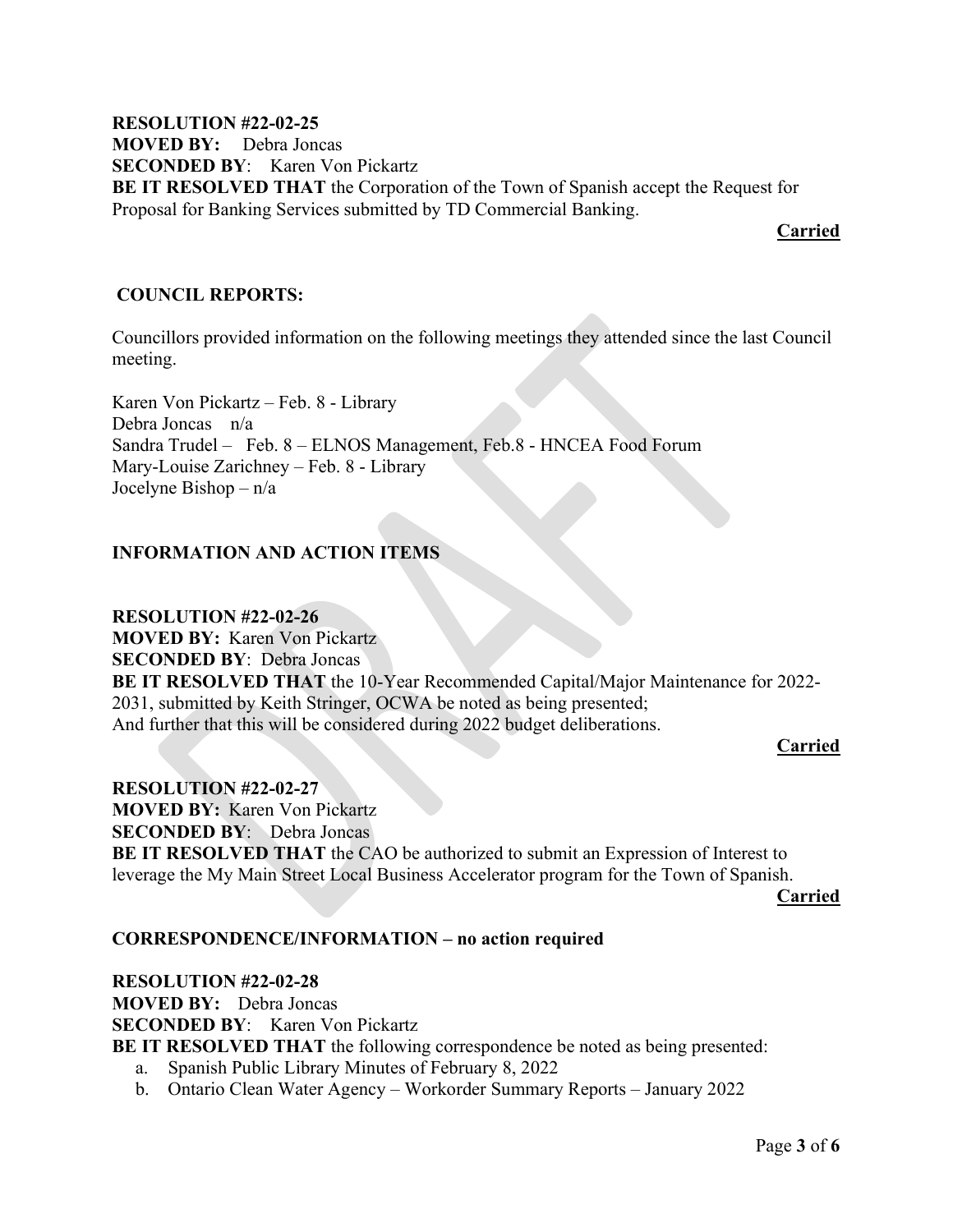- c. North Shore MMP Project Service Sharing Opportunities Interim Report
- c. 2021 Census Population Data

# Carried

Mayor Bishop has declared a conflict of interest on the following item and handed the meeting over to Deputy Mayor Von Pickartz. Mayor Bishop refrained from comment or voting.

BY-LAWS –

RESOLUTION #22-02-29 MOVED BY: Mary-Louise Zarichney SECONDED BY: Debra Joncas BE IT RESOLVED THAT a by-law to Enact a Temporary Use By-Law regarding 35 John Street be read a first time.

# Carried

Discussion took place on the Zoning By-Law Amendment – Temporary Use By-Law. It was the consensus of Council to speak to the municipal solicitor in order the gather as much information as possible to make a well-informed decision on this planning matter.

RESOLUTION #22-02-30 MOVED BY: Mary-Louise Zarichney SECONDED BY: Sandra Trudel BE IT RESOLVED THAT the CAO be authorized to set up a Special Council Meeting with our solicitor to discuss the Zoning By-Law Amendment.

# Carried

Mayor Bishop resumed the Chair.

# NEW BUSINESS –

QUESTION PERIOD – None

# MOTIONS/NOTICE OF MOTIONS – None

# RESOLUTION #22-02-31

MOVED BY: Debra Joncas

SECONDED BY: Karen Von Pickartz

BE IT RESOLVED THAT we now go into Closed Session to discuss personal matters about an identifiable individual, including municipal or local board employees under Section 239 of the Municipal Act.

# Carried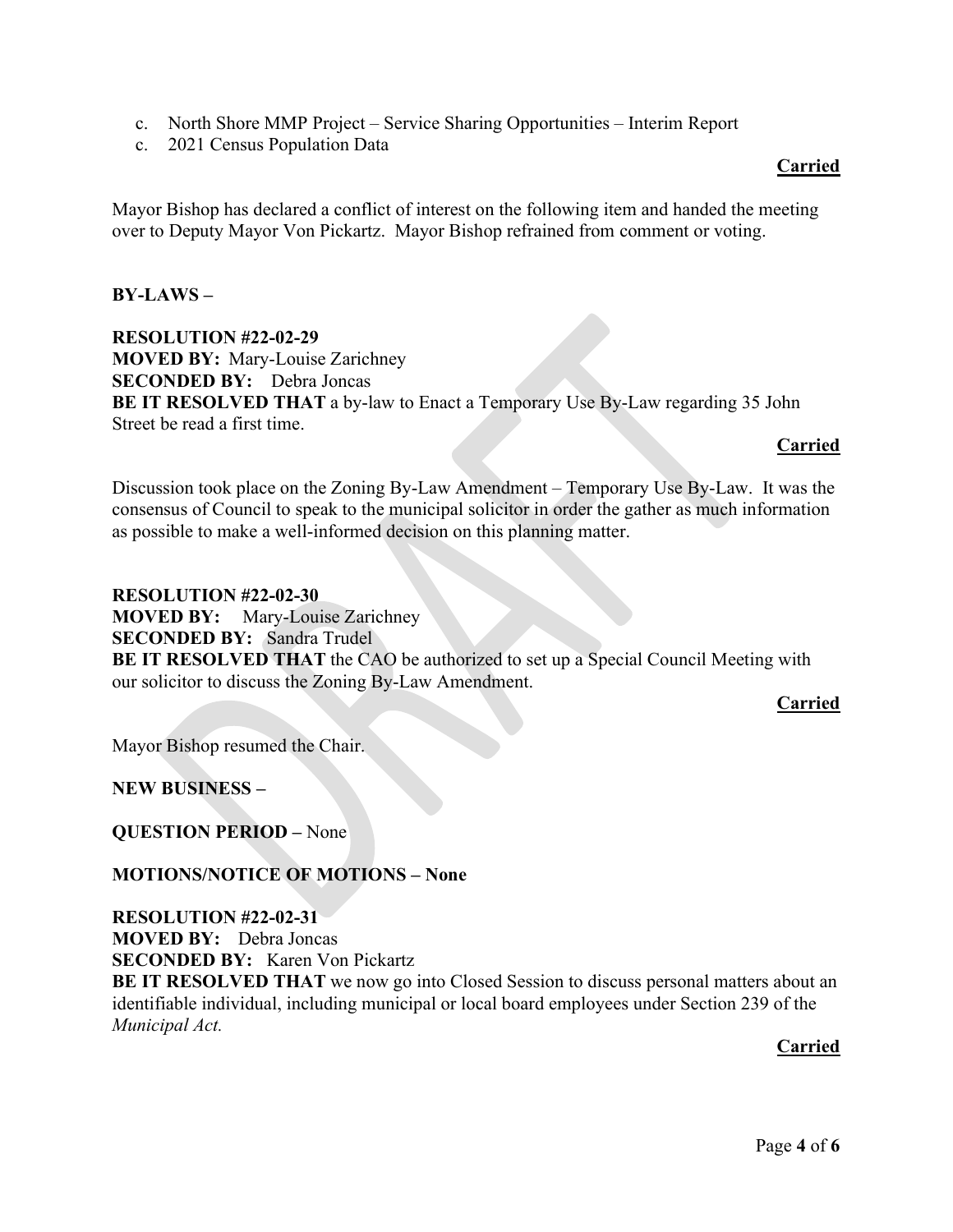# GO INTO CLOSED SESSION – TIME IN: 8:14 p.m.

## RETURN TO OPEN COUNCIL – TIME OUT: 9:10 p.m.

RESOLUTION #22-02-22 MOVED BY: Karen Von Pickartz SECONDED BY: Debra Joncas BE IT RESOLVED THAT we now return to Open Council.

Carried

## RECOMMENDATION(S) FROM CLOSED SESSION

RESOLUTION #22-02-33 MOVED BY: Mary-Louise Zarichney SECONDED BY: Sandra Trudel BE IT RESOLVED THAT a municipal office employee (Accounting Clerk/Receptionist) be reimbursed for training expenses incurred in 2021.

Carried

RESOLUTION #22-02-34 MOVED BY: Karen Von Pickartz SECONDED BY: Debra Joncas BE IT RESOLVED THAT the Public Works Supervisor/Lead Hand be authorized to take the municipal ½ ton home when on call.

#### Carried

RESOLUTION #22-02-35 MOVED BY: Karen Von Pickartz SECONDED BY: Debra Joncas BE IT RESOLVED THAT the Fire Chief be requested to submit a recommendation regarding vehicle and equipment needs, including costs, for consideration during the 2022 budget deliberations.

## **Carried** Carried Carried Carried Carried Carried Carried Carried Carried Carried Carried Carried Carried Carried Carried Carried Carried Carried Carried Carried Carried Carried Carried Carried Carried Carried Carried Carr

## CONFIRMATION BY-LAW

#### RESOLUTION #22-02-36

MOVED BY: Debra Joncas SECONDED BY: Karen Von Pickartz

BE IT RESOLVED THAT a by-law being a confirmation by-law regarding a regular meeting of council held on the  $16<sup>th</sup>$  day of February, 2022 be read a first time, be considered read a second and third time, be passed, signed by the Mayor and CAO/Clerk-Treasurer, numbered bylaw #2022-09 and be engrossed in the by-law book.

# Carried